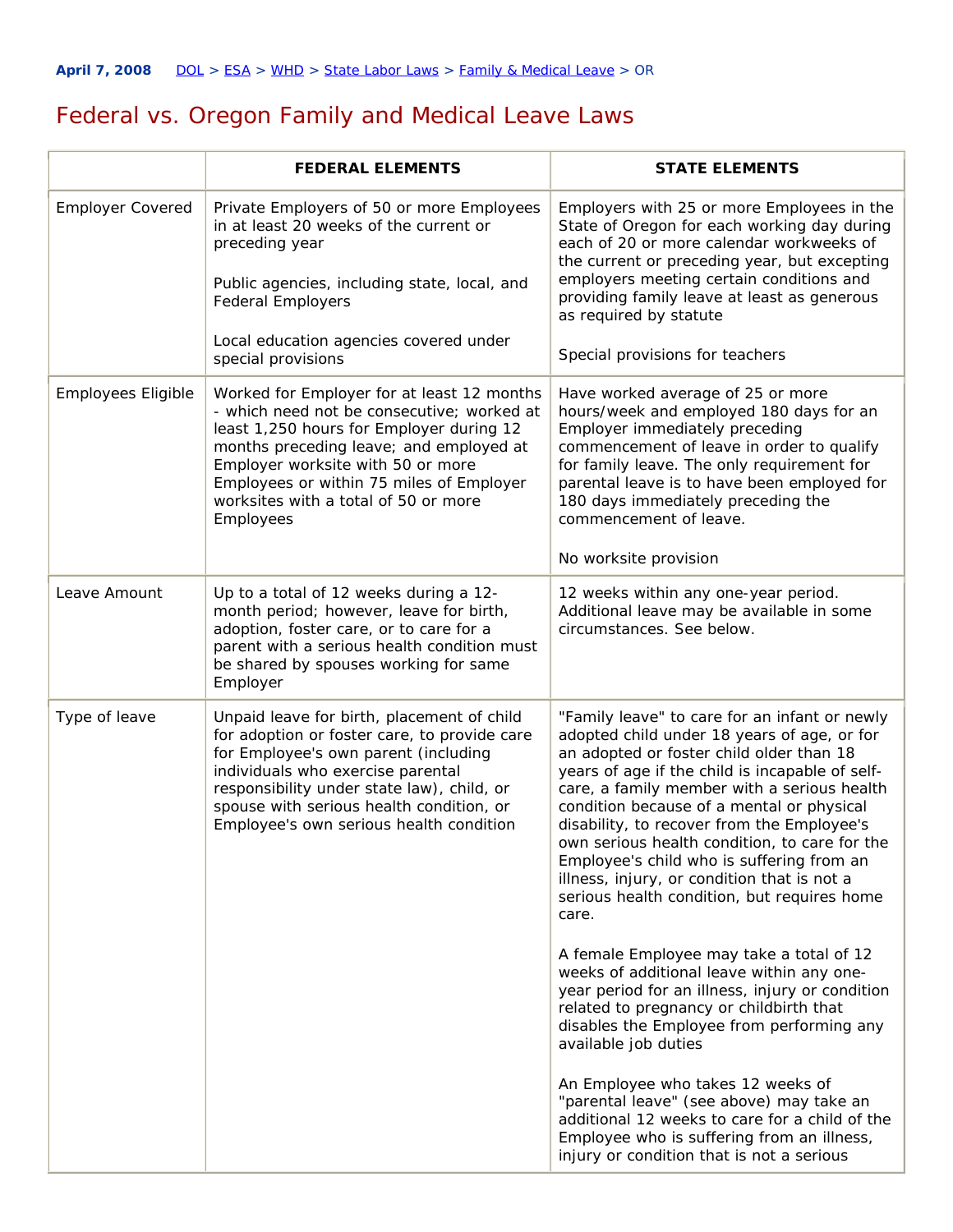|                                |                                                                                                                                                                                                                                                                                                                                                                                                                                                                                                                                                                                                                                                                                                                                                                                             | health condition but that requires home care                                                                                                                                                                                                                                                                                                                                                                                                                                                                                    |
|--------------------------------|---------------------------------------------------------------------------------------------------------------------------------------------------------------------------------------------------------------------------------------------------------------------------------------------------------------------------------------------------------------------------------------------------------------------------------------------------------------------------------------------------------------------------------------------------------------------------------------------------------------------------------------------------------------------------------------------------------------------------------------------------------------------------------------------|---------------------------------------------------------------------------------------------------------------------------------------------------------------------------------------------------------------------------------------------------------------------------------------------------------------------------------------------------------------------------------------------------------------------------------------------------------------------------------------------------------------------------------|
|                                |                                                                                                                                                                                                                                                                                                                                                                                                                                                                                                                                                                                                                                                                                                                                                                                             | Two family members of the same Employer<br>may not take concurrent family leave except<br>under limited circumstances.                                                                                                                                                                                                                                                                                                                                                                                                          |
|                                |                                                                                                                                                                                                                                                                                                                                                                                                                                                                                                                                                                                                                                                                                                                                                                                             | Teachers have special rules                                                                                                                                                                                                                                                                                                                                                                                                                                                                                                     |
| Serious Health<br>Condition    | Illness, injury, impairment, or physical or<br>mental condition involving incapacity or<br>treatment connected with inpatient care in<br>hospital, hospice, or residential medical-<br>care facility; or, continuing treatment by a<br>health care provider involving a period of<br>incapacity: (1) requiring absence of more<br>than 3 consecutive calendar days from<br>work, school, or other activities; (2) due to<br>a chronic or long-term condition for which<br>treatment may be ineffective; (3) absences<br>to receive multiple treatments (including<br>recovery periods) for a condition that if left<br>untreated likely would result in incapacity<br>of more than 3 days; or (4) due to any<br>incapacity related to pregnancy or for<br>prenatal care                     | Illness, injury, impairment, or physical or<br>mental condition that requires inpatient care<br>in a hospital, hospice, or residential medical<br>care facility<br>Illness, disease, or condition that in the<br>medical judgment of the treating health care<br>provider poses an imminent danger of death,<br>is terminal in prognosis with a reasonable<br>possibility of death in the near future, or<br>requires constant care; or any period of<br>disability due to pregnancy, or period of<br>absence for prenatal care |
| <b>Health Care</b><br>Provider | Doctors of medicine or osteopathy<br>authorized to practice medicine or surgery;<br>podiatrists, dentists, clinical psychologists,<br>clinical social workers, optometrists,<br>chiropractors (limited to manual<br>manipulation of spine to correct subluxation<br>shown to exist by x-ray), nurse<br>practitioners, and nurse-midwives, if<br>authorized to practice under State law and<br>consistent with the scope of their<br>authorization; Christian Science<br>practitioners listed with the First Church of<br>Christ, Scientist in Boston, MA; any<br>provider so recognized by the Employer or<br>its group health plan's benefits manager;<br>and any health provider listed above who<br>practices and is authorized to practice in a<br>country other than the United States | Similar to federal provision, but does not<br>include language extending recognition to<br>any provider recognized as such by the<br>Employer or its group health plan's benefits<br>manager, includes naturopaths and direct<br>entry midwives. Also includes persons who<br>are primarily responsible for treatment of an<br>eligible employed solely through spiritual<br>means, including but not limited to a<br>Christian science practitioner.                                                                           |
| <b>Intermittent Leave</b>      | Permitted for serious health condition when<br>medically necessary. Not permitted for care<br>of newborn or new placement by adoption<br>or foster care unless Employer agrees                                                                                                                                                                                                                                                                                                                                                                                                                                                                                                                                                                                                              | Similar to Federal provision                                                                                                                                                                                                                                                                                                                                                                                                                                                                                                    |
| Substitution of<br>Paid Leave  | Employees may elect or Employers may<br>require accrued paid leave to be substituted<br>in some cases. No limits on substituting<br>paid vacation or personal leave. An<br>Employee may not substitute paid sick,<br>medical, of family leave for any situation<br>not covered by any Employers' leave plan                                                                                                                                                                                                                                                                                                                                                                                                                                                                                 | Employee may use any paid accrued<br>vacation or sick leave offered by Employer                                                                                                                                                                                                                                                                                                                                                                                                                                                 |
| Reinstatement<br>Rights        | Must be restored to same position or one<br>equivalent to it in all benefits and other<br>terms and conditions of employment                                                                                                                                                                                                                                                                                                                                                                                                                                                                                                                                                                                                                                                                | Employee must be restored to same position<br>- if it still exists; if not, Employee must be<br>restored to any available equivalent position                                                                                                                                                                                                                                                                                                                                                                                   |